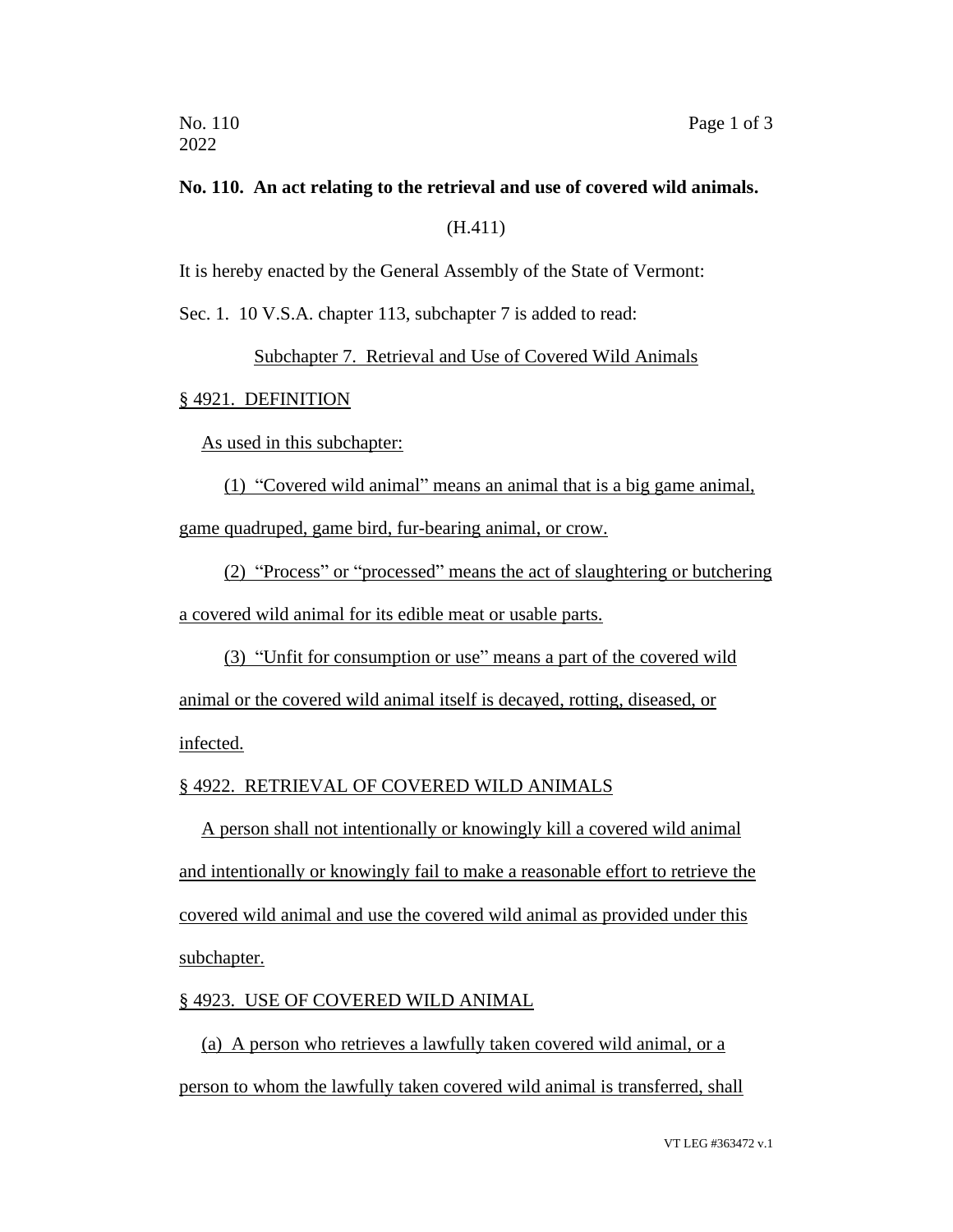retain the animal in the person's possession until it is processed as food; processed for its fur, hide, or feathers; or used for taxidermy. The inedible or unusable parts or portions of a covered wild animal produced from processing of the covered wild animal shall be disposed of pursuant to the requirements of this subchapter.

(b) The requirements of subsection (a) of this section shall not apply:

(1) when a covered wild animal is unfit for consumption or use; or

(2) to coyote taken by a lawful means other than trapping provided that the coyote is retrieved and disposed of pursuant to the requirements of this subchapter.

#### § 4924. EXCEPTIONS

The requirements of sections 4922 and 4923 of this title shall not apply:

(1) when the failure to retrieve, the failure to salvage, or the failure to retain the covered wild animal is beyond the control of the person due to:

(A) theft of the covered wild animal by another person;

(B) unavoidable loss in the field to a wild animal;

(C) lack of legal access to property where a wounded or dead covered

wild animal is located, including when signage on the property would lead a

reasonable person to believe that hunting is prohibited on the land; or

(D) other circumstances that prevent salvage, retrieval, or retention;

(2) in order to defend a person or property, including defense of

property authorized under this part or rules adopted under this part;